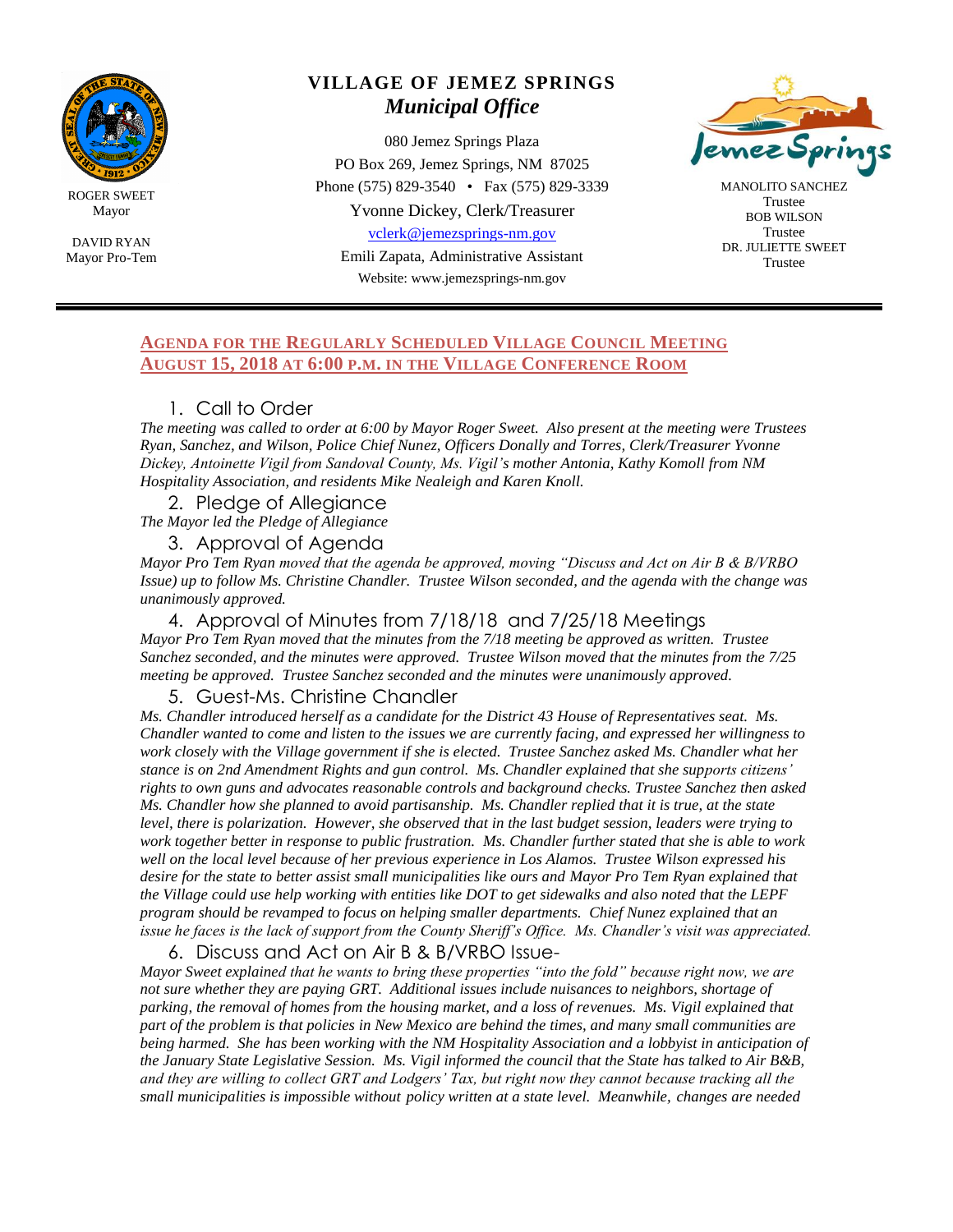*to the State's Lodgers' Tax Statute because it is too vague and ambiguous. Ms. Vigil expressed hope that since the hospitality industry is now involved, maybe policy will move forward. Kathy Komoll from the New Mexico Hospitality Association then explained that there is good news. As charter cities, Santa Fe*  and Taos are leading with ways to deal with the problem. It will be a matter of waiting until the problem is *addressed by the State, then non-charter cities like the Village of Jemez Springs will have guidance. Ms. Komoll shared information compiled by NMHA about the impact of the Air B&B's and VRBO's, stating that there are close to 6,000 short-term rental properties in New Mexico. Statewide, this adds up to a potential \$3.8 Million in Lodgers' Tax receipts and \$6.3 Million in GRT statewide. Ms. Komoll believes that a bill can be passed this January to address the issue. Ms. Vigil encouraged the council to lobby alongside NMHA in support of the bill. Mayor Pro Tem Ryan asked whether it would be hard or expensive to enforce, and Ms. Komoll explained that Air B&B already has the technology to collect and distribute the relevant taxes-the problem is that New Mexico lacks the laws and policies. Mayor Sweet asked Ms. Chandler what her stand is, and she replied that in Los Alamos County, some people consider Air B&B's to be a nuisance. Chief Nunez agreed, and said there may need to be Law Enforcement involvement because of disturbances. Mr. Nealeigh attended the meeting as an Air B&B owner, and he asked whether the Village Council has a "friendly" stance on the issue. Mayor Sweet explained that the Council is in favor of Air B&B's; the trouble is compliance and the need for reasonable rules (no loud music after 10:00 p.m. for instance). Mayor Pro Tem Ryan reiterated that the Village of Jemez Springs is business-friendly, but it is crucial for property owners to ensure that their guests do not turn the properties into nuisances. Mayor Sweet asked for suggestions on how to move forward. Trustees Wilson and Sanchez suggested that the council decide on goals (quiet hours, increased tax revenues, etc.), then craft ordinances that help reach those goals. Trustee Wilson said he would be willing to work on the issue, involving Planning & Zoning and Law Enforcement along the way. He will follow up.*

- 7. Reports
	- *a.* Maintenance-*Submitted*
	- *b.* Bath House-*Submitted. Trustee Wilson informed the council that the well that supplies hot water to the Bath House is not producing as much water as it once did. Mayor Sweet has been in contact with Fraser Goff, one of the researchers who first studied our geothermal well, and let the council know that money from the Bath House Refurbishment Grant can be used on the well if necessary. Meanwhile, the 100-Year Hail Storm on 7/31 severely damaged the roof of the Bath House, and we are seeking emergency funds to do repairs.*
	- *c.* Library-*Submitted. Mayor Sweet explained that he will be advocating for the library to receive as much bond money as possible.*
	- *d.* Court-*Submitted*
	- *e.* Wastewater-*Submitted*
	- *f.* Police Chief-*Submitted. Chief Nunez explained that the Police Department is busier now that the forest has reopened. He introduced Officer Torres and let the council know that now the department has 7 certified reserve officers and 3 non-certified reserve officers. Chief Nunez also addressed Ms. Chandler about low pay for reserve officers, which is \$5.75 per hour right now! Mayor Pro Tem Ryan encouraged Chief Nunez to work closely with Jemez Pueblo's police force to ensure adequate coverage during Light Amongst the Ruins.*
	- *g.* P & Z Commission-*Submitted*
	- *h.* Volunteer Fire Department-*Submitted*
	- i. Lodgers' Tax Advisory Board-*Not Submitted*

#### 8. Clerk/Treasurer's Report

*Ms. Dickey explained that July GRT were over \$20,000. The final budget reports for FY2018 and the final request for FY2019 have been submitted and are with DFA for approval. The new POS system at the Bath House is working well and the last few bugs have been ironed out. Ms. Dickey accompanied the Mayor in a meeting with two representatives from Department of Homeland Security and Emergency Management (the State's counterpart to FEMA) in response to damage from the hail storm. The situation looks hopeful and we may qualify for 75% cost assistance on some repairs to the Bath House roof, Sierra Court, and*